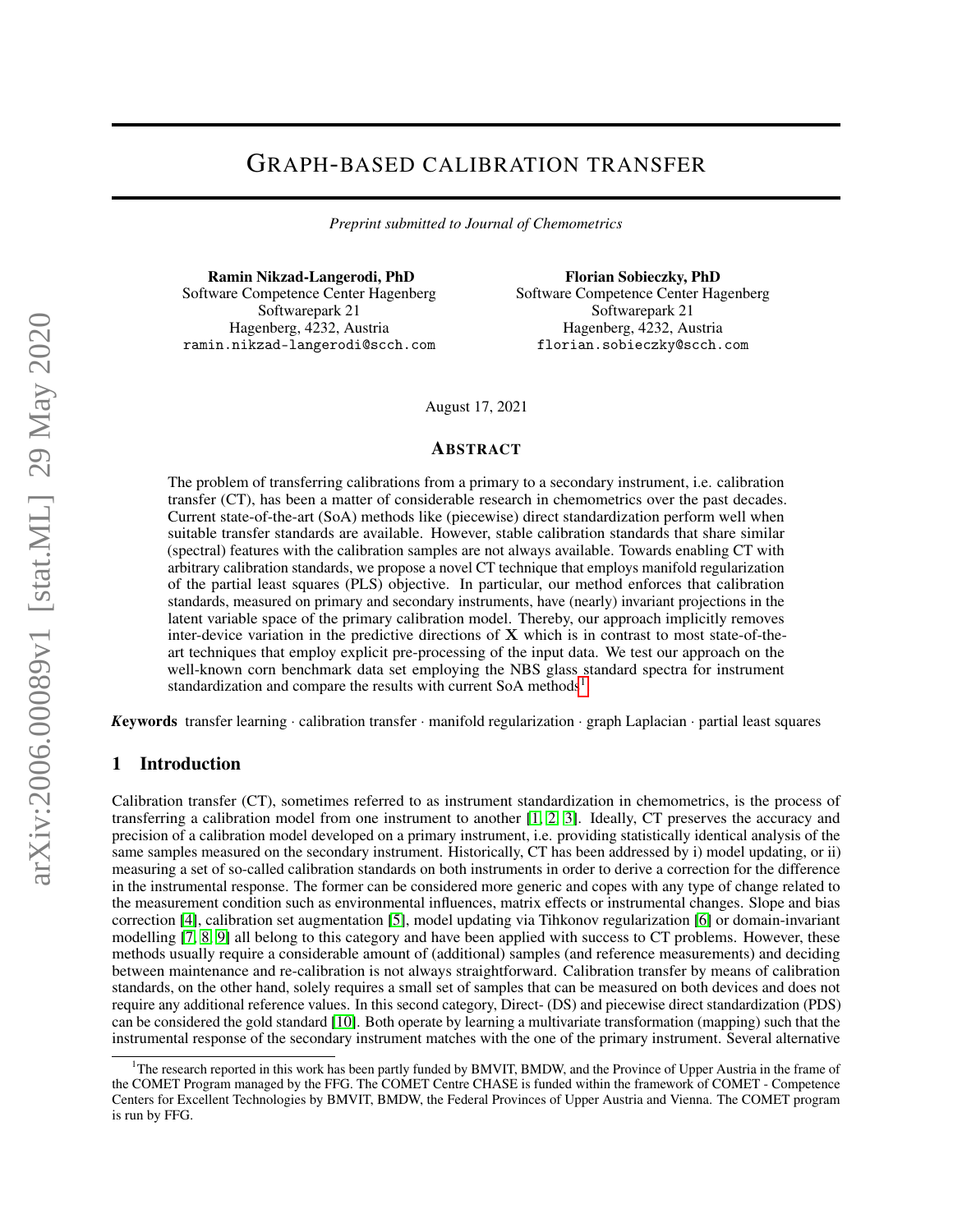techniques have been recently proposed such as: Generalized least squares weighting (GLSW) which down-weighs directions in the predictor matrix that are associated with large between-device differences [\[11,](#page-8-10) [12\]](#page-8-11); orthogonal signal correction (OSC) and related techniques based on orthogonalization of the regression vector to differences between devices [\[13,](#page-8-12) [14\]](#page-8-13); spectral subspace transform (SST) which reconstructs the secondary instruments' response in the space spanned by the primary instrument's principle components [\[15\]](#page-8-14); spectral regression (SR) and PLSCT, which perform DS between (non-linear) embeddings of the calibration standards [\[16,](#page-8-15) [17\]](#page-8-16) and data integration methods such as Joint and Unique Multiblock Analysis (JUMBA) [\[18\]](#page-8-17) or Joint-Y partial least squares (PLS) [\[19\]](#page-9-0) that aim at deriving models based on latent variables (LVs) that are common to primary and secondary instrumental responses.

Looking at the vast majority of publications that have addressed CT over the past decades, two general observations can be made: Most techniques seem to work well when the standardization set is a (carefully selected) subset of the calibration set, i.e. if samples and standards share similar spectral features. In addition, most CT methods proposed so far perform explicit corrections of the instrumental response rather then modelling the inter-device variation implicitly.

Towards CT with arbitrary calibration standards, we thus propose a method based on a novel, regularized PLS variant that implicitly corrects for inter-device variation in the directions of the input matrix that are related to the target property. In particular, our approach aims at preserving the special graph in which only the matched calibration standards are connected by a vertex while finding an embedding of the (primary) calibration samples that is informative w.r.t. the target property. Along this line our approach can be considered a special case of previous work on locality preserving projection [\[20\]](#page-9-1) in the context of PLS modelling [\[21,](#page-9-2) [22\]](#page-9-3).

## 2 Theory

#### 2.1 Notation

We follow standard notation in chemometrics, where upper and lower case boldface symbols denote matrices and vectors, respectively, and scalars are denoted by non-boldface symbols. Unless otherwise stated, vectors are column vectors and  $T$  and  $^{-1}$  denote the transpose and inverse operation, respectively. By I and 0 we denote the identity and Null matrix (with appropriate dimensions), respectively, and by ⊗ the tensor (Kronecker) product between two matrices. Without loss of generality we assume that the response  $y$  is univariate. The matrices  $A$ ,  $D$  and  $L$  are used to denote the adjacency, degree and Laplace matrix of a simple, undirected graph and  $\|\cdot\|_F$  denotes the Frobenius norm. Comma and semicolon notations are used to denote horizontal and vertical stacking of scalars and matrices, e.g.  $[x, y]$  and  $[x, y]$ .

#### 2.2 Problem formulation

We describe our method by taking the situation where there are  $N$  labeled calibration samples from the primary instrument, i.e.  $\{(\mathbf{x}_i, y_i) \in \mathbb{R}^d \times \mathbb{R} | i = 1, ..., N\}$ , and a set of K calibration standard samples  $\{(\mathbf{x}_i^{(p)}, \mathbf{x}_i^{(s)}) \in$  $\mathbb{R}^d \times \mathbb{R}^d \mid i = 1, \ldots, K$ , measured on the primary and secondary instrument. It is assumed that the same d variables are measured on both primary and secondary instrument, i.e. that the wavelength axis is stable across the instruments. The goal of calibration transfer is to derive a model  $h : \mathbb{R}^d \to \mathbb{R}$  from the primary calibration and the calibration standard samples that has a small error when applied to samples measured on the secondary instrument.

#### 2.3 Graph-based calibration transfer

In order to minimize inter-device variation when building the primary calibration model, we proceed as following: We let  $\mathbf{X}_p = [\mathbf{x}_1^{(p)}, \mathbf{x}_2^{(p)}, \dots, \mathbf{x}_K^{(p)}]^T$  and  $\mathbf{X}_s = [\mathbf{x}_1^{(s)}, \mathbf{x}_2^{(s)}, \dots, \mathbf{x}_K^{(s)}]^T$  be matrices holding the matched calibration standards measured on the primary and the secondary instrument, respectively. We further let  $\mathbf{K} = [\mathbf{X}_p; \mathbf{X}_s] = [\mathbf{k}_1, \dots, \mathbf{k}_{2K}]^T$ , X and y hold the calibration samples from the primary instrument, and

<span id="page-1-0"></span>
$$
J = \frac{1}{2} \sum_{i=1}^{2K} \sum_{j=1}^{2K} (\mathbf{k}_i^{\mathrm{T}} \mathbf{w} - \mathbf{k}_j^{\mathrm{T}} \mathbf{w})^2 \mathbf{A}_{i,j}
$$
  
\n
$$
= \mathbf{w}^{\mathrm{T}} \left[ \sum_{i=1}^{2K} \mathbf{k}_i \mathbf{D}_{i,i} \mathbf{k}_i^{\mathrm{T}} - \sum_{i=1}^{2K} \sum_{j=1}^{2K} \mathbf{k}_i \mathbf{A}_{i,j} \mathbf{k}_j^{\mathrm{T}} \right] \mathbf{w}
$$
  
\n
$$
= \mathbf{w}^{\mathrm{T}} \mathbf{K}^{\mathrm{T}} (\mathbf{D} - \mathbf{A}) \mathbf{K} \mathbf{w}
$$
  
\n
$$
= \mathbf{w}^{\mathrm{T}} \mathbf{K}^{\mathrm{T}} \mathbf{L} \mathbf{K} \mathbf{w},
$$
 (1)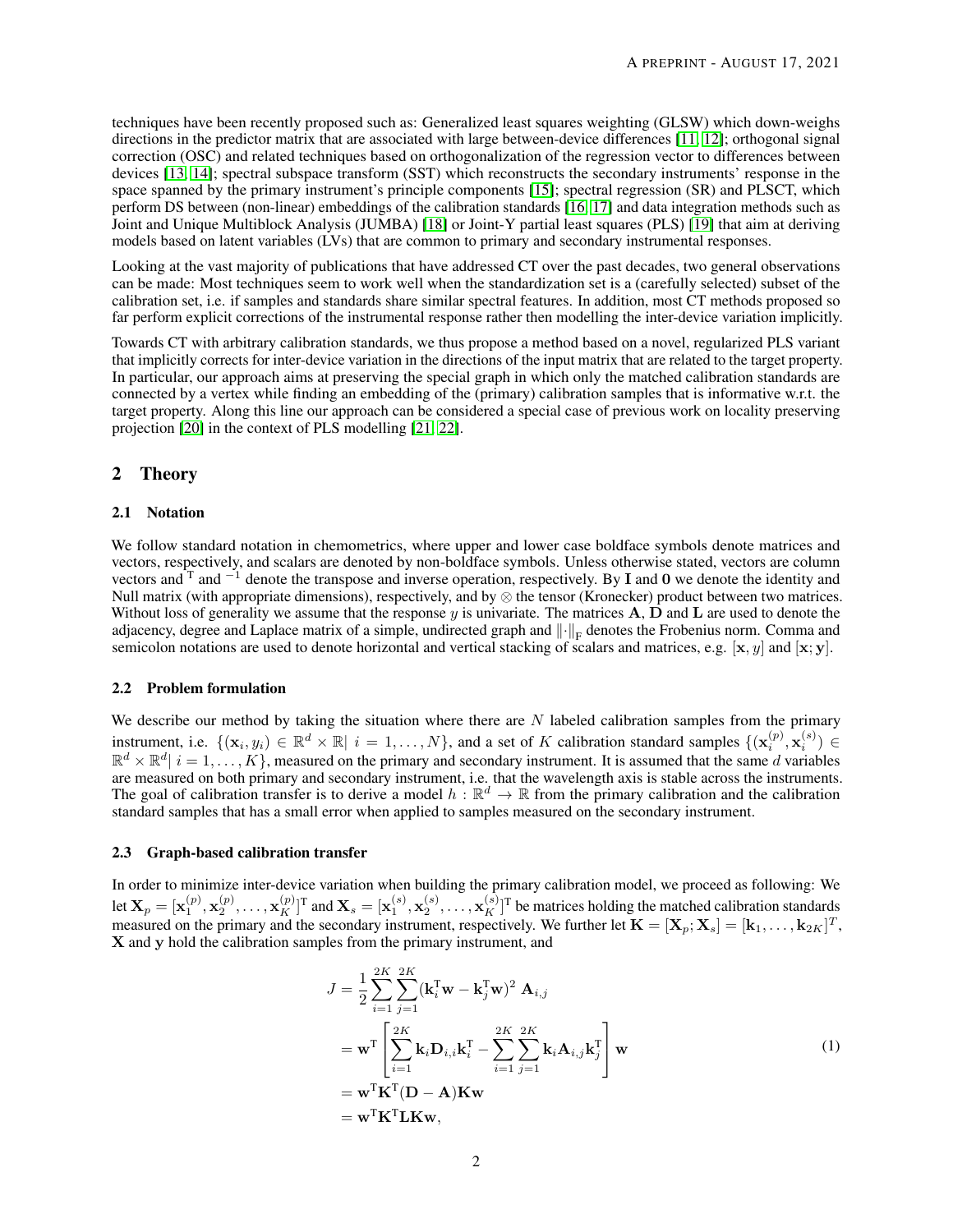with  $\mathbf{D} = \mathbf{I}$ ,  $\mathbf{A} = \begin{pmatrix} 0 & 1 \\ 1 & 0 \end{pmatrix} \otimes \mathbf{I}$ ,  $\mathbf{L} = \begin{pmatrix} 1 & -1 \\ -1 & 1 \end{pmatrix} \otimes \mathbf{I}$  and  $\mathbf{I}$  denoting the  $K \times K$  identity matrix. We then compute

$$
\mathbf{w}^* := \left[ \frac{\mathbf{y}^{\mathrm{T}} \mathbf{X}}{\mathbf{y}^{\mathrm{T}} \mathbf{y}} \left( \mathbf{I} + \frac{\gamma}{\mathbf{y}^{\mathrm{T}} \mathbf{y}} \mathbf{\Gamma} \right)^{-1} \right]^{\mathrm{T}}
$$
(2)

with  $\mathbf{\Gamma} = \mathbf{K}^{\mathrm{T}} \mathbf{L} \mathbf{K}$ , which is the minimizer of (see Appendix for derivation)

<span id="page-2-2"></span><span id="page-2-0"></span>
$$
\min_{\mathbf{w}} \|\mathbf{X} - \mathbf{y}\mathbf{w}^{\mathrm{T}}\|_{\mathrm{F}}^2 + \gamma J,\tag{3}
$$

where  $\gamma$  is a regularization parameter that controls the trade-off between attaining a subspace that is predictive w.r.t. the response y of the (primary) calibration samples and minimizing the Euclidean distance between the matched calibration transfer samples in the latent variable space. The first term in Eq.[\(3\)](#page-2-0) maximizes the covariance between  $X$  and  $y$  and is thus equivalent to the partial least squares objective. The second term corresponds to a so-called manifold regularization term and biases the PLS weight vector w such that the inter-device variation becomes smaller. After computing w<sup>∗</sup> we proceed in analogy with the well-known NIPALS algorithm, i.e. we perform following iterations:

- 1. Mean centering  $X = X_0(I \frac{1}{N}11^T); y = y_0 \bar{y}$ , where  $X_0$  and  $y_0$  refer to the raw data,
- 2. Stack (deflated) calibration standard matrices  $\mathbf{K} = [\mathbf{X}_p; \mathbf{X}_s]$
- 3. Compute regularization term  $\mathbf{\Gamma} = \mathbf{K}^{\mathrm{T}} \mathbf{L} \mathbf{K}$
- 4. Compute weight vector  $\mathbf{w}^* = \left[\frac{\mathbf{y}^T \mathbf{X}}{\mathbf{y}^T \mathbf{y}} \left(\mathbf{I} + \frac{\gamma}{\mathbf{y}^T \mathbf{y}} \mathbf{\Gamma}\right)^{-1}\right]^T$
- 5. Normalize  $\mathbf{w}^* = \frac{\mathbf{w}^*}{\|\mathbf{w}^*\|}$
- 6. Compute of scores  $\mathbf{t} = \mathbf{Xw}^*; \mathbf{t}_p = \mathbf{X}_p \mathbf{w}^*; \mathbf{t}_s = \mathbf{X}_s \mathbf{w}^*$
- 7. Regression  $c = \frac{\mathbf{t}^\text{T} \mathbf{y}}{\mathbf{t}^\text{T} \mathbf{t}}$
- 8. Compute loadings  $\mathbf{p} = \frac{\mathbf{X}^{\mathrm{T}} \mathbf{t}}{\mathbf{t}^{\mathrm{T}} \mathbf{t}}$ ;  $\mathbf{p}_p = \frac{\mathbf{X}^{\mathrm{T}}_p \mathbf{t}_p}{\mathbf{t}^{\mathrm{T}}_p \mathbf{t}_p}$  $\frac{\mathbf{X}_p^{\mathrm{T}} \mathbf{t}_p}{\mathbf{t}_p^{\mathrm{T}} \mathbf{t}_p}; \mathbf{p}_s = \frac{\mathbf{X}_s^{\mathrm{T}} \mathbf{t}_s}{\mathbf{t}_s^{\mathrm{T}} \mathbf{t}_s}$
- 9. Deflation: Transform **X** into  $X t p^T$ ,  $X_p$  into  $X_p t_p p^T_p$ , and  $X_s$  into  $X_s t_s p^T_s$
- 10. Aggregation: Transform W into  $[\mathbf{W}, \mathbf{w}^*]$ , P into  $[\mathbf{P}, \mathbf{p}]$ , and c into  $[\mathbf{c}; c]$
- 11. Return to 2 until A LVs have been computed
- 12. Compute regression coefficients  $\mathbf{b} = \mathbf{W}(\mathbf{P}^T\mathbf{W})^{-1}\mathbf{c}$

<span id="page-2-1"></span>

Figure 1: Illustrative example of the idea of graph-based calibration transfer (GCT) with two calibration transfer samples measured on the primary (red) and secondary (blue) instrument. Only matched samples (i.e. the same sample measured on both instruments) have a vertex. Projection on direction  $w_1$  and  $w_2$  results in large and small inter-device difference in the LV space.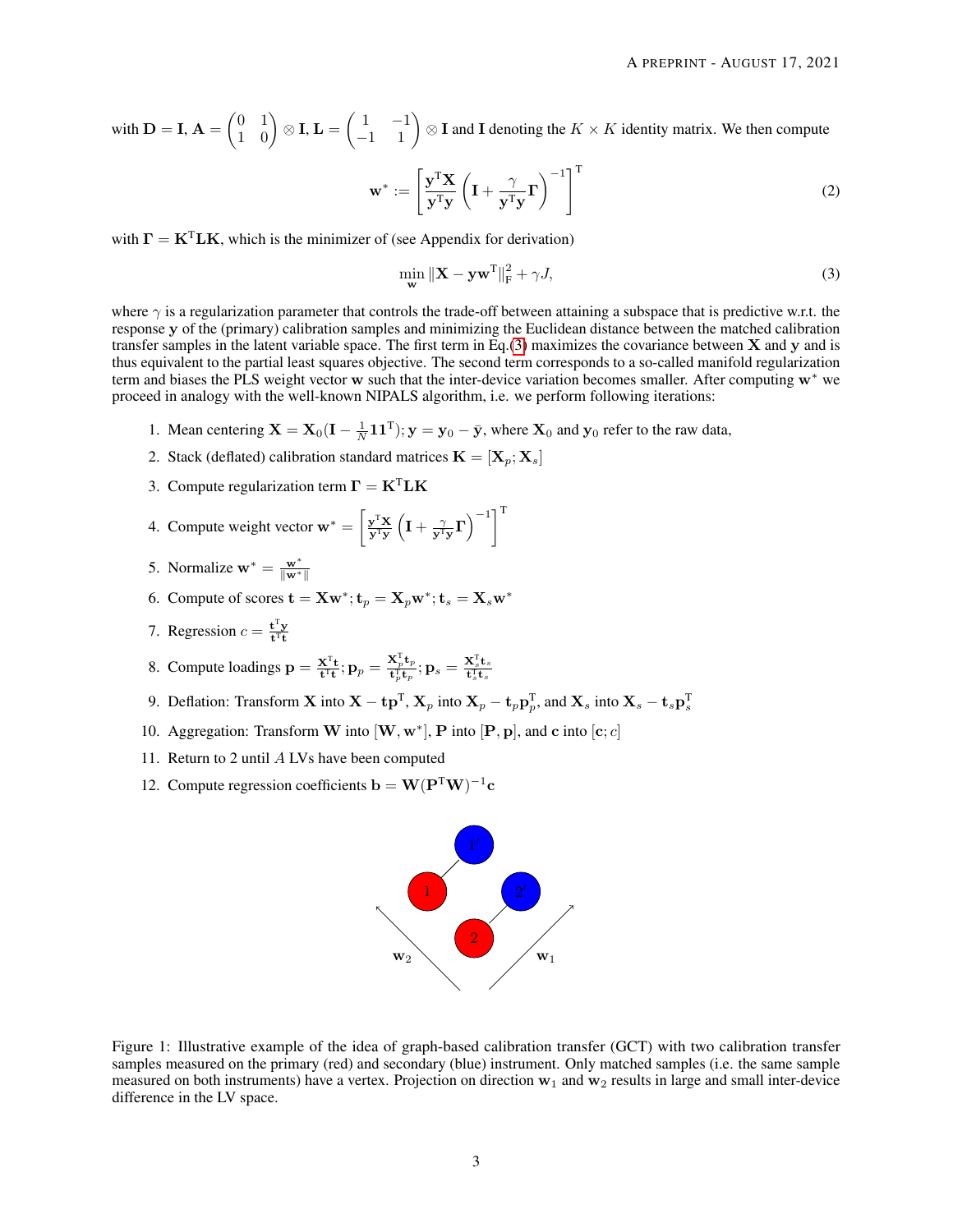#### 2.4 Discussion

As an illustrative example consider the situation of having exactly two calibration standard samples (Figure [1\)](#page-2-1). For the adjacency matrix  $A$  in Eq.[\(1\)](#page-1-0) we then have

$$
\mathbf{A} = \begin{bmatrix} \mathbf{0} & \mathbf{I} \\ \mathbf{I} & \mathbf{0} \end{bmatrix} = \begin{bmatrix} 0 & 0 & 1 & 0 \\ 0 & 0 & 0 & 1 \\ 1 & 0 & 0 & 0 \\ 0 & 1 & 0 & 0 \end{bmatrix},
$$

i.e. only matched standard samples have a vertex in the corresponding graph defined over  $K$ . Consequently, the regularization term in Eq. [\(3\)](#page-2-0) is large if the Euclidean distances btw. the projections of the matched standard samples are large. Thus, increasing the magnitude of the parameter  $\gamma$  reduces the difference between primary and secondary instruments in the y-predictive direction of X. Since the Laplacian matrix  $L = D - A$  is always positive semi-definite, the regularizer  $\mathbf{w}^T\mathbf{\Gamma}\mathbf{w}$  is convex and preserves the convexity of the objective function [\[22\]](#page-9-3). Thus, the unique solution of Eq.[\(3\)](#page-2-0) is attained as the root of the derivative and has the closed-form solution of Eq. [\(2\)](#page-2-2).

### 3 Experimental section

### 3.1 Data set

All experiments were carried out using the Cargill corn benchmark data set obtained from Eigenvector Research Inc.<sup>[2](#page-3-0)</sup>. The data set comprises NIR spectra from a set of 80 samples of corn measured on 3 different spectrometers at 700 spectral channels in the wavelength range 1100-2498 nm at 2 nm intervals. In the present work, we considered calibration transfer between instruments m5 and mp6 for prediction of moisture, oil, protein and starch. The spectra of the first 3 NBS glass standards included in the data set were used as calibration standards in all experiments.

#### 3.2 Evaluation

All experiments were conducted using in-house code implemented in Python programming language. Calibration (60) and validation (20) sets were derived by means of the Kennard-stone algorithm [\[23\]](#page-9-4) from the primary instrument samples. The spectra of the first 3 NBS glass standards measured on the primary and secondary instrument were used together with the calibration set of the primary instrument in order to fit calibration models that were subsequently validated using the validation samples from the secondary instrument. The calibration set was mean centered and the validation set re-centered to the mean of the calibration set. Unless explicitly stated, spectra of the calibration standards were not mean centered. Comparison of our approach with direct standardization (DS) was carried out by correcting the calibration samples (from the primary instruments) s.t.

$$
\tilde{\mathbf{X}}_{\text{cal}} = \mathbf{X}_{\text{cal}} \mathbf{F} \tag{4}
$$

before model building with  $F = X^{\dagger}_p X_s$  and  $X^{\dagger}_p$  is the pseudo-inverse of the calibration standard spectra from the primary instrument. For CT with corn samples as calibration standards, 10 samples were choosen from the calibration set by means of the Kennard-Stone algorithm.

# 4 Results

In most works that have been published on calibration transfer so far, a subset of the calibration samples constitutes the transfer standards. However, this requires that the samples are sufficiently stable, since physical or chemical degradation between measurement on the primary and secondary instrument would lead to deterioration of CT efficiency. For a large variety of sample types, e.g. agricultural or related (food) products, stability is not given. Ideally, CT should therefore be undertaken with stable materials that can have different spectral features compared to the calibration samples. However, standard CT techniques usually break down in such scenarios. As an example, Figure [2](#page-4-0) shows application of direct standardization (DS) of the corn spectra from instrument m5 using the NBS glass standards m5nbs and mp6nbs. Obviously, the difference in the spectral response on the corn samples can not be corrected for by the glass samples, since the spectral features of the latter are introduced in the standardization. Thus a calibration based on the standardized m5 spectra (i.e. m5F) will not generalize well to samples analyzed on instrument mp6.

<span id="page-3-0"></span><sup>&</sup>lt;sup>2</sup>http://www.eigenvector.com/data/Corn/ (accessed April 11, 2018)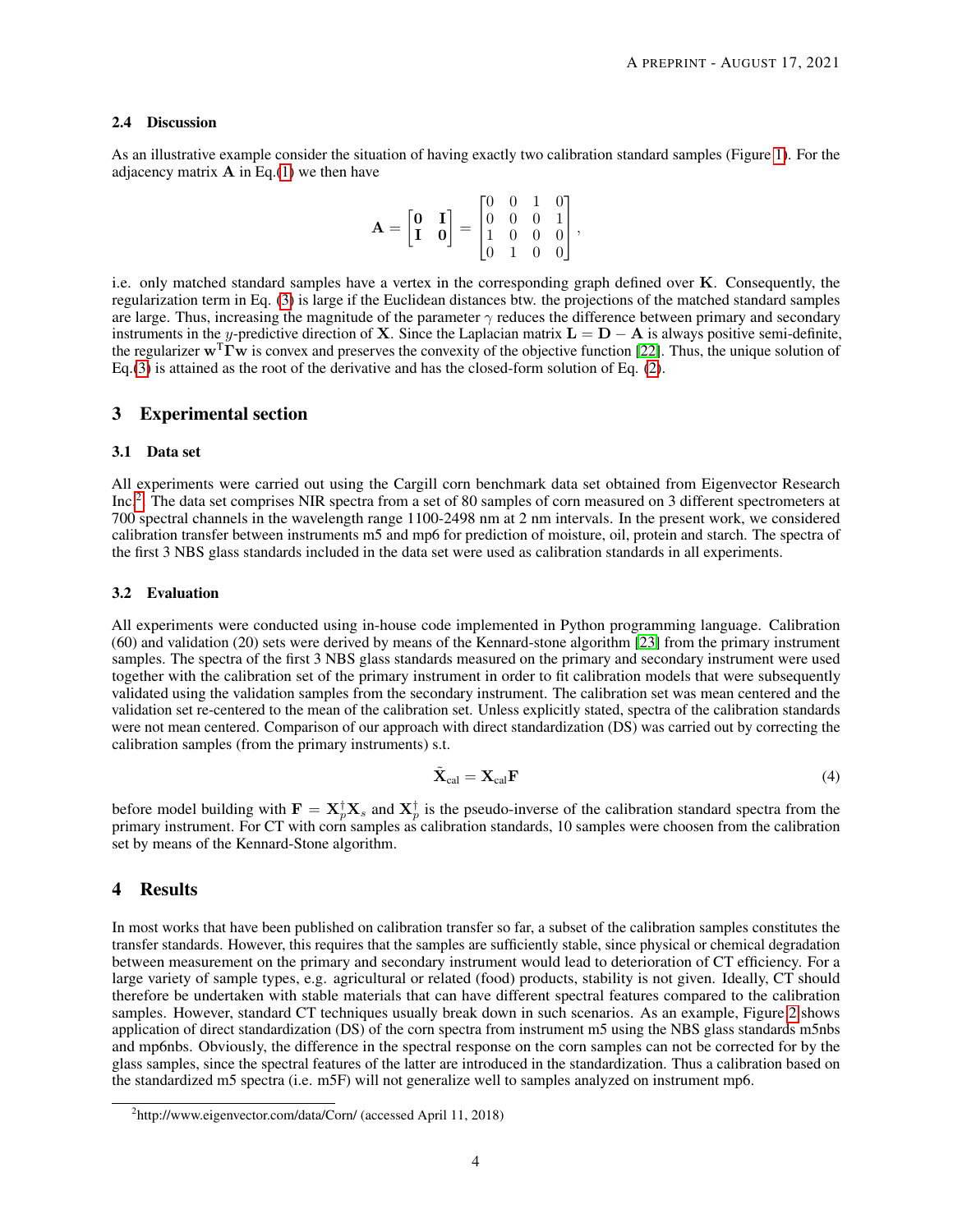

<span id="page-4-0"></span>Figure 2: Direct standardization. Left: Calibration and validation sets corresponding to instruments m5 (blue) and mp6 (orange), respectively. Middle: Calibration standards (NBS glass samples) measured on m5 and mp6. Right: m5 spectra after application of direct standardization (m5F).

#### 4.1 Proof of principle

In order to avoid that the spectral features of the calibration standards are carried over to the spectra of the calibration samples, our approach standardizes the instrumental response in the  $\psi$ -predictive LV space of the primary calibration model. However, rather than employing DS between the CT samples in the LV space of the primary calibration model as proposed by Zhao and co-workers [\[17\]](#page-8-16), our approach aims at implicit standardization by jointly mapping the (primary) calibration samples and calibration standards measured on the primary and secondary instrument such that i) the latent variables are predictive w.r.t. the response and ii) the distance between the projections of matched calibration samples is small. Figure [3](#page-4-1) shows the projections of the NBS glass standards measured on m5 and mp6 together with the calibration set from m5 on the first 2 LVs for increasing amount of regularization. Without regularization, the LV space corresponds to the ordinary PLS subspace in which m5nbs and mp6nbs samples differ mostly along the first LV. With increasing  $\gamma$ , the difference between the calibration standards becomes smaller. Notably, the reconstructed spectra of the calibration samples (measured on m5) and validation samples (measured on mp6) from the corresponding LVs become increasingly similar with increasing regularization (Figure [3,](#page-4-1) bottom panel) demonstrating successful standardization of the corn spectra using the NBS glass standards by the here proposed technique. Figure [4](#page-5-0) shows the same 2 LV model



<span id="page-4-1"></span>Figure 3: Graph-based calibration transfer. Top panel: Projections of m5 calibration samples (grey), m5nbs and mp6nbs calibration standards with increasing amount of regularization. Bottom panel: Corresponding reconstruction of the mean spectra of m5 calibration and mp6 validation samples from a 2 LV model for the prediction of moisture established using the m5 calibration samples.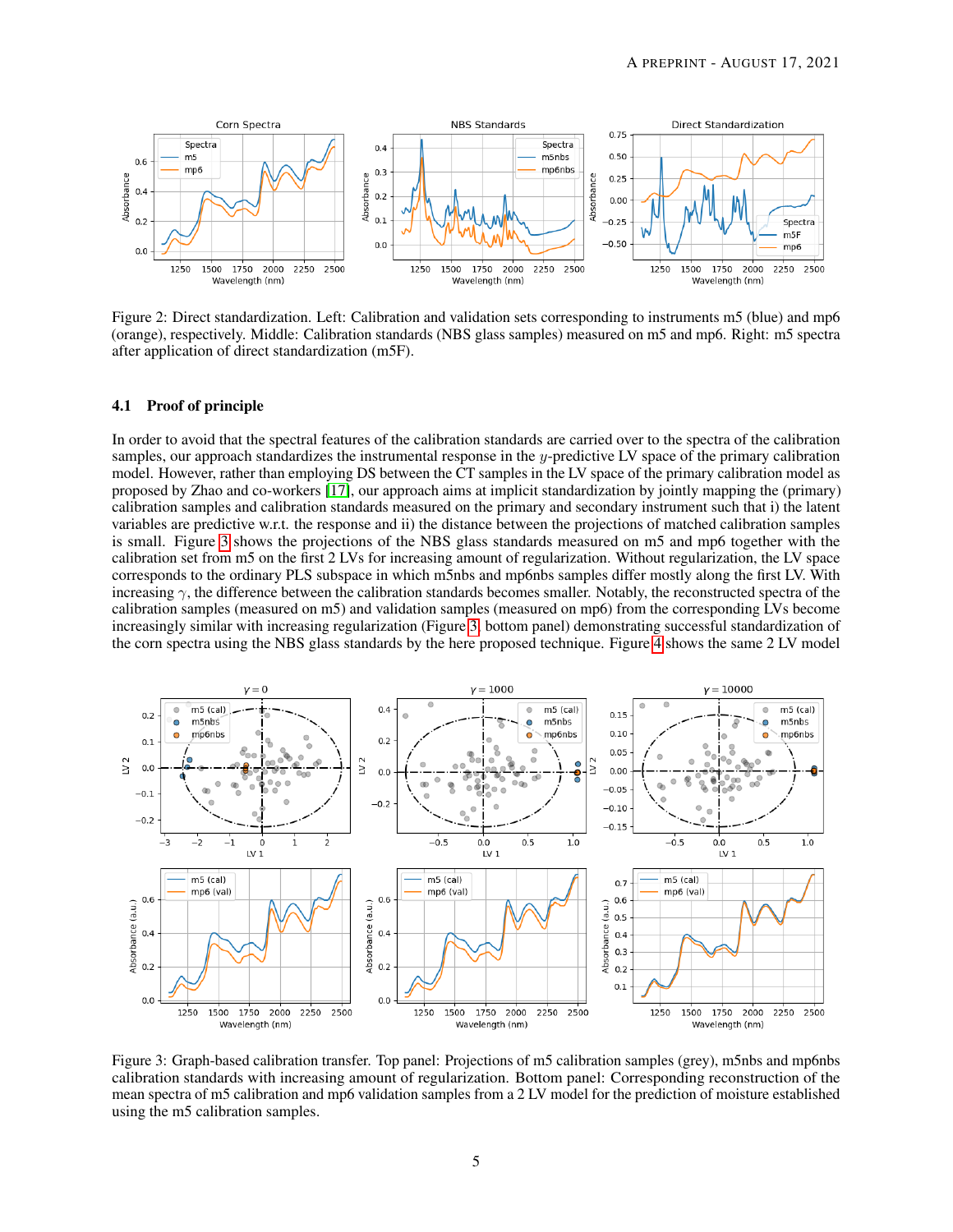for the prediction of moisture at  $\gamma = 10^6$ . Both, the reconstructed calibration standard spectra (top left) as well as the reconstructed spectra from the calibration (m5) and the projected validation samples (mp6) are well aligned and the predictions on the mp6 validation samples thus in good accordance with the respective reference measurements (right plot). The regression vector of the GCT-PLS model displays mostly the same features when compared to the unregularized model but has overall higher variance which can be attributed to the alignment of the matched calibration standards in the LV space. Comparing the accuracy on the validation samples, we have RMSEPs of 0.21, 0.61 and 0.20 for the GCT-PLS, PLS (applied to the mp6 validation samples) and PLS model (applied to the m5 validation samples), respectively indicating that the transfer model exhibits similar accuracy to the primary (baseline) model applied to the primary validation samples.



<span id="page-5-0"></span>Figure 4: Prediction of moisture. Top left: Reconstructed calibration standard spectra. Note that primary and secondary calibration standard spectra have been (locally) mean centered for better visibility of the reconstructed spectra. Middle left: Reconstructed (mean) corn spectra of the calibration set (m5) and the projected validation samples (mp6). Bottom left: regression coefficients of a 2LV GCT-PLS ( $\gamma = 10^6$ ) and corresponding PLS model. Right: Measured vs. predicted moisture contents. Predictions of the GCT-PLS and PLS models on the mp6 validation samples (blue and orange) and predictions of the latter applied to m5 validation samples (green) are shown.

#### 4.2 Number of LVs

Whether calibration transfer given one type of samples and another type of calibration standards will succeed in practice will largely depend on the analytical accuracy that is aimed at and in turn the number of LVs required to attain that accuracy. Figure [5](#page-6-0) shows the reconstructed spectra of the NBS calibration standards as well as the m5 calibration and mp6 validation samples when increasing the number of LVs included in the model. For one and two LVs, setting  $\gamma = 10^6$  aligns either the (reconstructed) transfer standards' as well as the corn samples' spectra. In contrast, alignment of the standards does not translate into proper standardization of the corn spectra for a 3 LV model - even at stronger regularization (rightmost plots). This finding indicates that beyond 2 LVs there is no structure left in the residuals of the calibration standards' spectra that encodes differences in the instrumental response of primary and secondary instruments. Figure [6](#page-6-1) shows the residuals of the NBS standard samples for a GCT-PLS model with a single and two LVs for the prediction of moisture from the m5 spectra. Obviously, there is no further structure left in the residuals of the NBS standards' spectra after the second round of deflation to correct for the differences between the primary and secondary instrument's response. This result indicates that the calibration standards' residuals represent a useful diagnostic to estimate the number of LVs up to which instrument standardization is feasible given the calibration set (from the primary instrument) and the calibration standards' spectra.

#### 4.3 Calibration transfer via NBS standards and corn samples

In Figure [7](#page-7-0) we compare the RMSEP of GCT-PLS (using the NBS glass standards as CT samples) on the validation data from the secondary instrument with standard PLS (2 LVs). Except for CT between instruments mp5 and mp6, where the difference in the instrumental response is in general small, the accuracy of GCT-PLS models is significantly higher compared to the baseline PLS models and comparable to the accuracy when the primary PLS model is applied to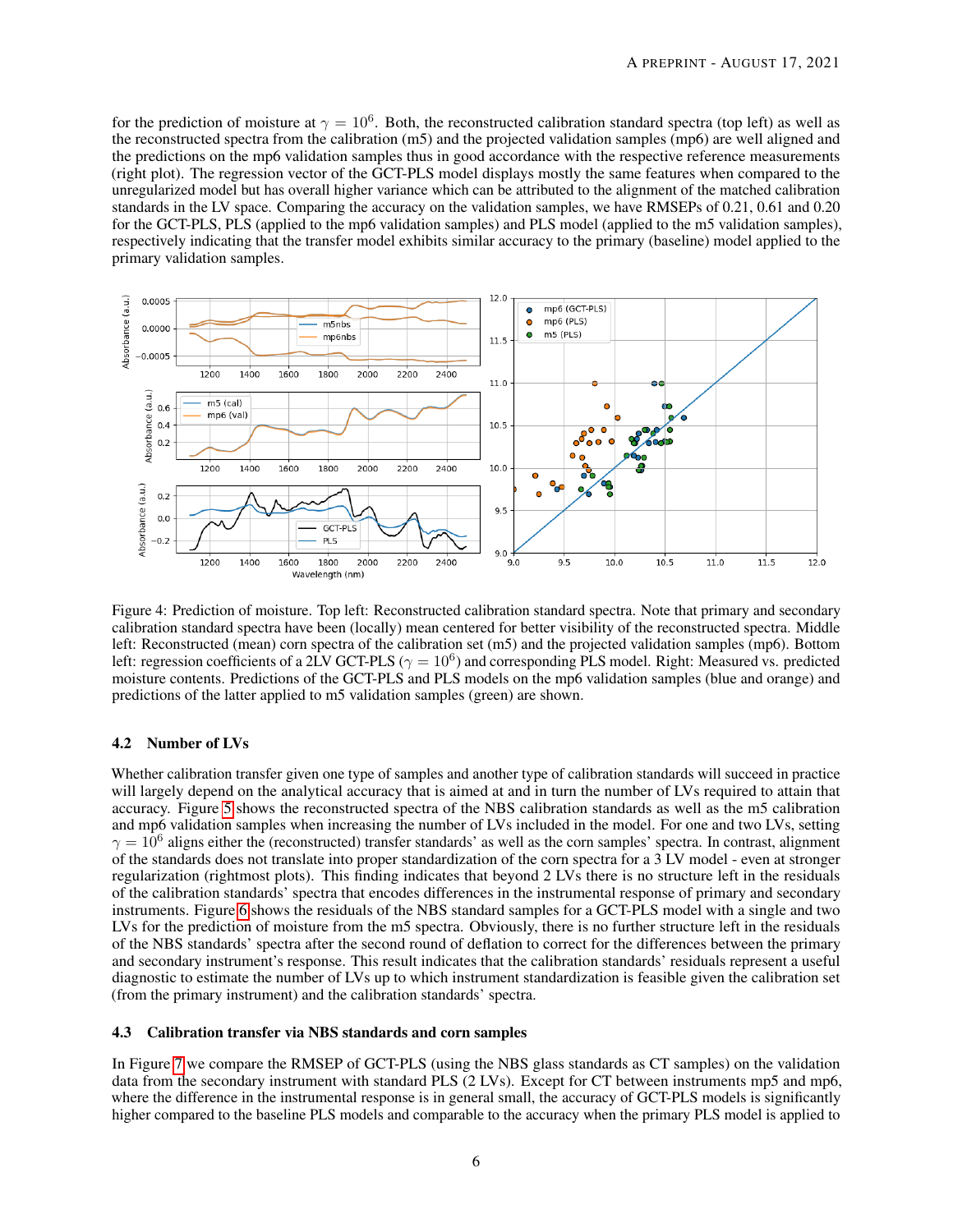

Figure 5: Effect of the number of LVs in GCT. Reconstruced spectra of the calibration standards (top panel) and corn samples (bottom panel) at increasing number of LVs when modeling moisture. The number of LVs is indicated column-wise. For the first 3 columns  $\gamma = 10^6$ .

<span id="page-6-1"></span><span id="page-6-0"></span>

Figure 6: Transfer standard residuals. The residuals of m5nbs and mp6nbs calibration standards and m5 calibration samples are shown after fitting the first (left) and second (right) LV using GCT-PLS ( $\gamma = 10^6$ ) for the prediction of moisture. The calibration standards' residuals are magnified in the inset of the right plot for better visibility.

primary validation samples. These findings demonstrate successful application of GCT-PLS for CT using the NBS glass standards for up to 2 LVs. Finally, we also investigated application of GCT-PLS when corn samples instead of glass samples are used as the calibration standards (Figure [8\)](#page-7-1). Overall we found similar accuracy of GCT-PLS and direct standardization (DS) in most CT scenarios with GCT-PLS outperforming DS when modelling protein and starch contents (except for CT from mp5 to mp6).

# 5 Conclusion

We have here introduced a graph-based approach to address the calibration transfer problem in analytical chemistry which, unlike most other SoA methods, implicitly standardizes the instrumental responses of primary and secondary instruments while modelling the property of interest. The main benefit of our approach lies in the fact that calibration standards and calibration samples must not share the same spectral features, since the instrumental differences are implicitly modelled in the space of the calibration samples. We have further shown experimentally that the residuals of the calibration standard spectra in the GCT model indicate how many LVs the chosen calibration standards permit to transfer from one instrument to the other, which is an important quantity when assessing the feasibility of CT under given requirements regarding accuracy.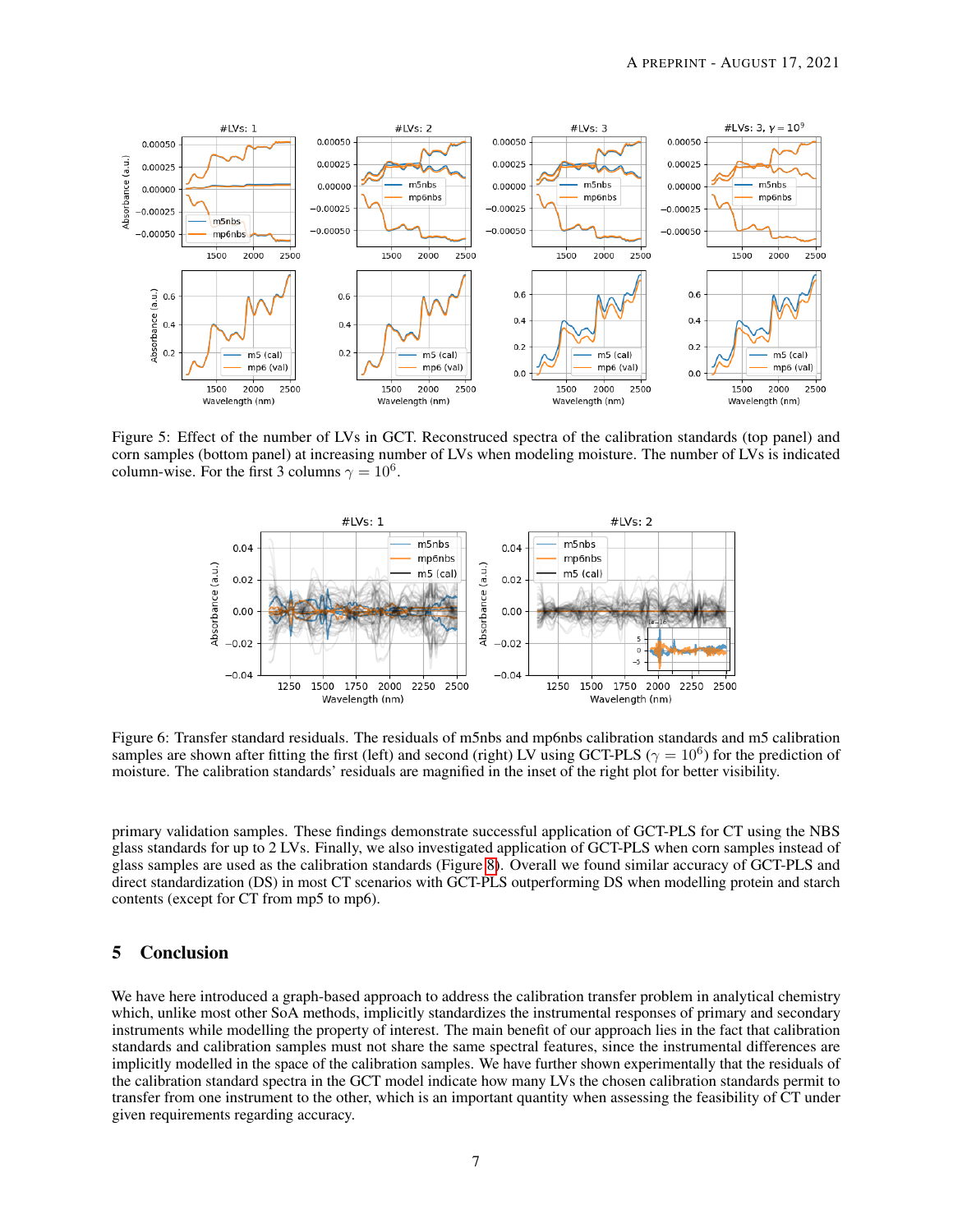

<span id="page-7-0"></span>Figure 7: Calibration transfer with NBS standards. Root mean squared errors of prediction (RMSEP) on the validation samples measured on the secondary instrument are shown for all CT scenarios. The accuracy of 2 LV GCT-PLS models with  $\gamma = 10^6$  (orange) are compared with standard PLS with 2 LVs (blue). The green bars indicate the accuracy of the primary model evaluated on the primary validation samples.



<span id="page-7-1"></span>Figure 8: Calibration transfer with corn standards. Root mean squared errors of prediction (RMSEP) on the validation samples measured on the secondary instrument are shown for all CT scenarios. The accuracy of 2 LV GCT-PLS models (green) are compared with standard PLS with 2 LVs (blue) and direct standardization (DS, orange) when using 10 corn samples picked from the calibration set by means of the Kennard-Stone algorithm.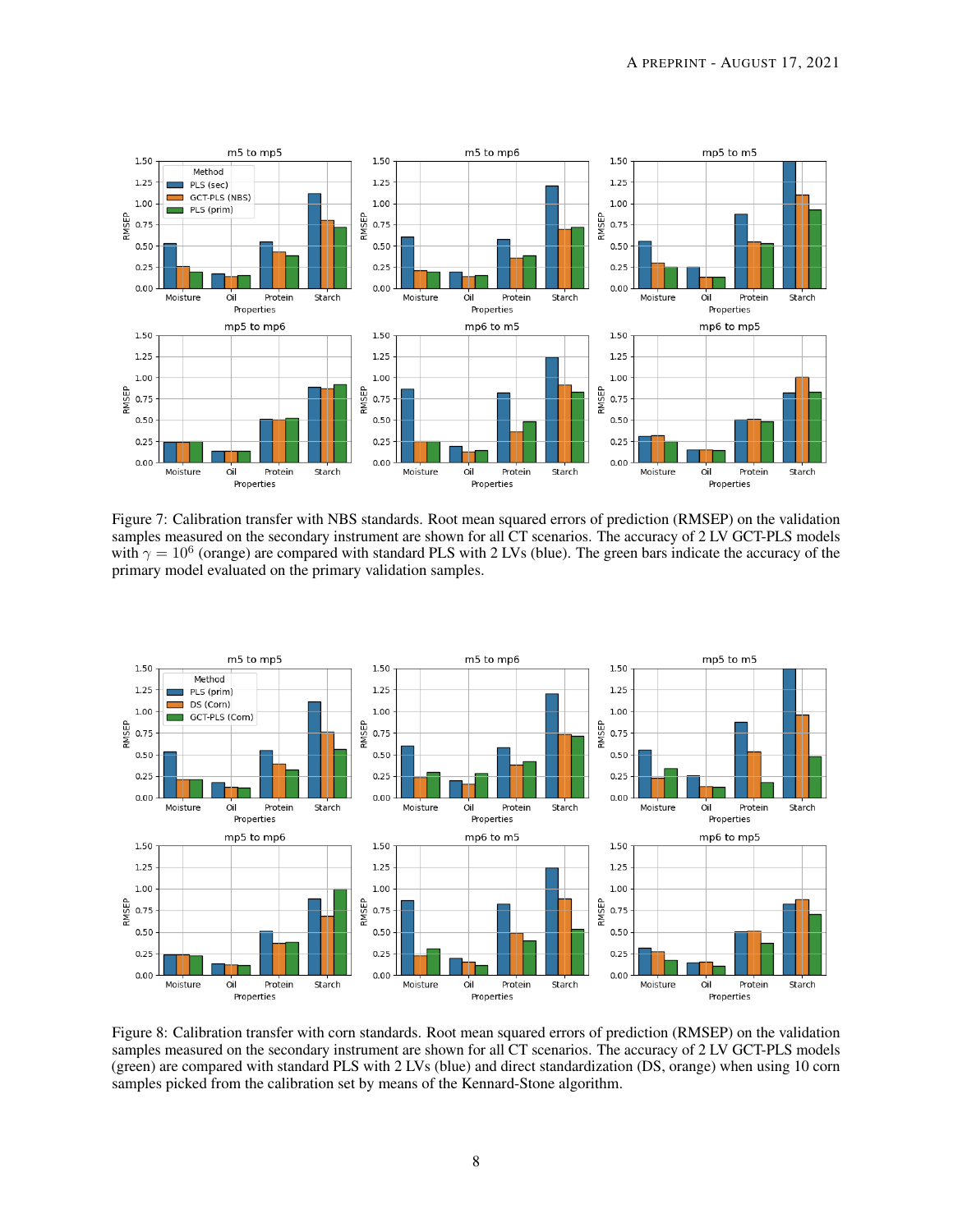### acknowledgments

The research reported in this work has been partly funded by BMVIT, BMDW, and the Province of Upper Austria in the frame of the COMET Program managed by the FFG. The COMET Centre CHASE is funded within the framework of COMET - Competence Centers for Excellent Technologies by BMVIT, BMDW, the Federal Provinces of Upper Austria and Vienna. The COMET program is run by FFG.

## References

- <span id="page-8-0"></span>[1] D. (Ed.) Burns and E. (Ed.) Ciurczak. *Handbook of Near-Infrared Analysis*. CRC Press, 2007.
- <span id="page-8-1"></span>[2] Robert N. Feudale, Nathaniel A. Woody, Huwei Tan, Anthony J. Myles, Steven D. Brown, and Joan Ferré. Transfer of multivariate calibration models: a review. *Chemometrics and Intelligent Laboratory Systems*, 64(2):181 – 192, 2002.
- <span id="page-8-2"></span>[3] Jerome J. Workman. A review of calibration transfer practices and instrument differences in spectroscopy. *Appl. Spectrosc.*, 72(3):340–365, Mar 2018.
- <span id="page-8-3"></span>[4] E. Bouveresse, C. Hartmann, D. L. Massart, I. R. Last, and K. A. Prebble. Standardization of near-infrared spectrometric instruments. *Analytical Chemistry*, 68(6):982–990, 1996.
- <span id="page-8-4"></span>[5] R. Nikzad-Langerodi, E. Lughofer, C. Cernuda, T. Reischer, W. Kantner, M. Pawliczek, and M. Brandstetter. Calibration model maintenance in melamine resin production: Integrating drift detection, smart sample selection and model adaptation. *Analytica Chimica Acta*, 1013:1–12 (featured article), 2018.
- <span id="page-8-5"></span>[6] John H. Kalivas, Gabriel G. Siano, Erik Andries, and Hector C. Goicoechea. Calibration maintenance and transfer using tikhonov regularization approaches. *Applied Spectroscopy*, 63(7):800–809, 2009. PMID: 19589218.
- <span id="page-8-6"></span>[7] Erik Andries. Penalized eigendecompositions: motivations from domain adaptation for calibration transfer. *Journal of Chemometrics*, 31(4):e2818, 2017.
- <span id="page-8-7"></span>[8] Ramin Nikzad-Langerodi, Werner Zellinger, Edwin Lughofer, and Susanne Saminger-Platz. Domain-invariant partial-least-squares regression. *Analytical Chemistry*, 90(11):6693–6701, 2018.
- <span id="page-8-8"></span>[9] R. Nikzad-Langerodi, W. Zellinger, S. Saminger-Platz, and B. Moser. Domain-invariant regression under beerlambert's law. In *2019 18th IEEE International Conference On Machine Learning And Applications (ICMLA)*, pages 581–586, Dec 2019.
- <span id="page-8-9"></span>[10] Yongdong Wang, David J. Veltkamp, and Bruce R. Kowalski. Multivariate instrument standardization. *Analytical Chemistry*, 63(23):2750–2756, Dec 1991.
- <span id="page-8-10"></span>[11] Barry M Wise, Harald Martens, Martin Høy, Rasmus Bro, and Per B Brockhoff. Calibration transfer by generalized least squares. In *Proceedings of the Seventh Scandinavian Symposium on Chemometrics (SSC7), Copenhagen, Denmark*, pages 19–23, 2001.
- <span id="page-8-11"></span>[12] Harald Martens, Martin Høy, Barry M. Wise, Rasmus Bro, and Per B. Brockhoff. Pre-whitening of data by covariance-weighted pre-processing. *Journal of Chemometrics*, 17(3):153–165, 2003.
- <span id="page-8-12"></span>[13] Jonas Sjöblom, Olof Svensson, Mats Josefson, Hans Kullberg, and Svante Wold. An evaluation of orthogonal signal correction applied to calibration transfer of near infrared spectra. *Chemometrics and Intelligent Laboratory Systems*, 44(1):229 – 244, 1998.
- <span id="page-8-13"></span>[14] Benoit Igne, Jean-Michel Roger, Sylvie Roussel, Véronique Bellon-Maurel, and Charles R. Hurburgh. Improving the transfer of near infrared prediction models by orthogonal methods. *Chemometrics and Intelligent Laboratory Systems*, 99(1):57 – 65, 2009.
- <span id="page-8-14"></span>[15] Wen Du, Zeng-Ping Chen, Li-Jing Zhong, Shu-Xia Wang, Ru-Qin Yu, Alison Nordon, David Littlejohn, and Megan Holden. Maintaining the predictive abilities of multivariate calibration models by spectral space transformation. *Analytica Chimica Acta*, 690(1):64 – 70, 2011.
- <span id="page-8-15"></span>[16] Jiangtao Peng, Silong Peng, An Jiang, and Jie Tan. Near-infrared calibration transfer based on spectral regression. *Spectrochimica Acta Part A: Molecular and Biomolecular Spectroscopy*, 78(4):1315 – 1320, 2011.
- <span id="page-8-16"></span>[17] Yuhui Zhao, Jinlong Yu, Peng Shan, Ziheng Zhao, Xueying Jiang, and Shuli Gao. Pls subspace-based calibration transfer for near-infrared spectroscopy quantitative analysis. *Molecules (Basel, Switzerland)*, 24(7):1289, Apr 2019. 30987017[pmid].
- <span id="page-8-17"></span>[18] Tomas Skotare, David Nilsson, Shaojun Xiong, Paul Geladi, and Johan Trygg. Joint and unique multiblock analysis for integration and calibration transfer of nir instruments. *Analytical Chemistry*, 91(5):3516–3524, Mar 2019.